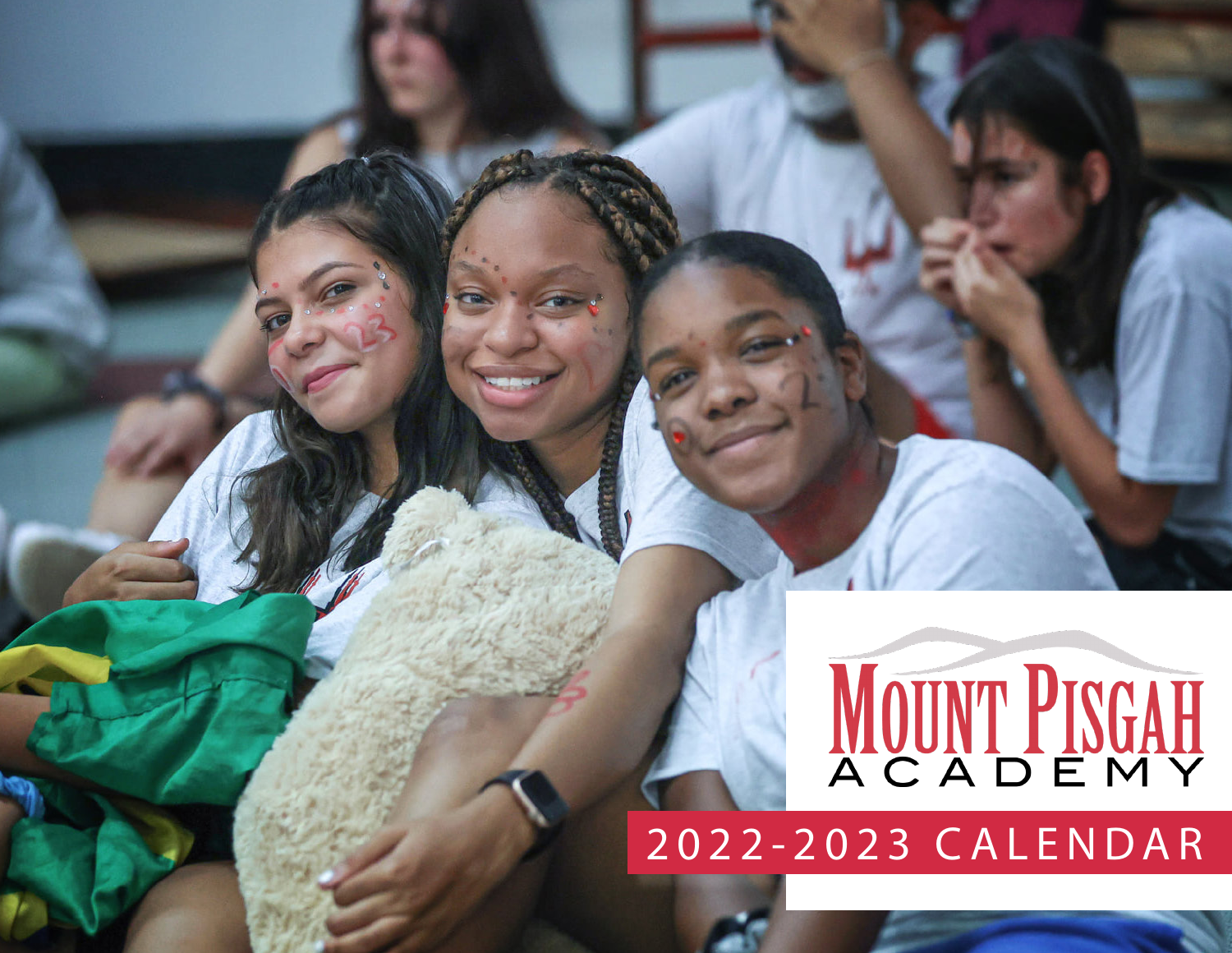AUGUST Then make me truly happy by agreeing wholeheartedly with each other, loving one another, and working together with one mind and purpose. // Philippians 2:2

| Sunday                                      | Monday                      | Tuesday              | Wednesday                                     | Thursday                       | Friday         | Saturday                  |
|---------------------------------------------|-----------------------------|----------------------|-----------------------------------------------|--------------------------------|----------------|---------------------------|
|                                             | $\mathbf{1}$                | $\overline{2}$       | $\mathbf{3}$                                  | $\overline{4}$                 | 5              | 6                         |
|                                             | Pre-Week Staff Meetings     |                      |                                               |                                |                |                           |
|                                             |                             |                      |                                               |                                |                |                           |
|                                             |                             |                      |                                               |                                |                |                           |
|                                             |                             |                      |                                               |                                |                |                           |
|                                             |                             |                      |                                               |                                | Sunset 8:31 pm |                           |
| $\overline{7}$                              | $\,8\,$                     | $\mathsf g$          | 10                                            | 11                             | 12             | 13                        |
|                                             |                             |                      | New Student & Senior<br>Registration (3-7 pm) | <b>Senior Survival</b>         |                |                           |
|                                             |                             |                      |                                               | <b>New Student Orientation</b> |                |                           |
|                                             |                             |                      |                                               |                                |                |                           |
|                                             |                             |                      |                                               |                                |                |                           |
| RAs & SA Arrive                             |                             |                      |                                               |                                | Sunset 8:23 pm |                           |
| 14                                          | 15                          | 16                   | 17                                            | 18                             | 19             | 20                        |
| <b>Senior Survival</b>                      | Creation Life Week (7-8 pm) |                      |                                               |                                |                |                           |
| Returning Student<br>Registration (10-2 pm) | Classes Begin               |                      |                                               |                                | Closed Weekend | SA Trash Night (9 pm)     |
| SA Handshake (5:30 pm)                      |                             |                      |                                               |                                |                |                           |
|                                             |                             |                      |                                               |                                |                |                           |
|                                             |                             |                      |                                               |                                | Sunset 8:15 pm |                           |
| $21$                                        | 22                          | 23                   | 24                                            | 25                             | 26             | 27                        |
|                                             |                             | <b>Staff Meeting</b> |                                               |                                |                | <b>Teacher Dedication</b> |
|                                             |                             |                      |                                               |                                |                |                           |
|                                             |                             |                      |                                               |                                |                |                           |
|                                             |                             |                      |                                               |                                |                |                           |
|                                             |                             |                      |                                               |                                | Sunset 8:06 pm |                           |
| 28                                          | 29                          | 30                   | 31                                            | 1                              | $\overline{2}$ |                           |
|                                             |                             |                      |                                               |                                |                |                           |
|                                             |                             |                      |                                               |                                |                |                           |
|                                             |                             |                      |                                               |                                |                |                           |
|                                             |                             |                      |                                               |                                |                |                           |
|                                             |                             |                      |                                               |                                |                |                           |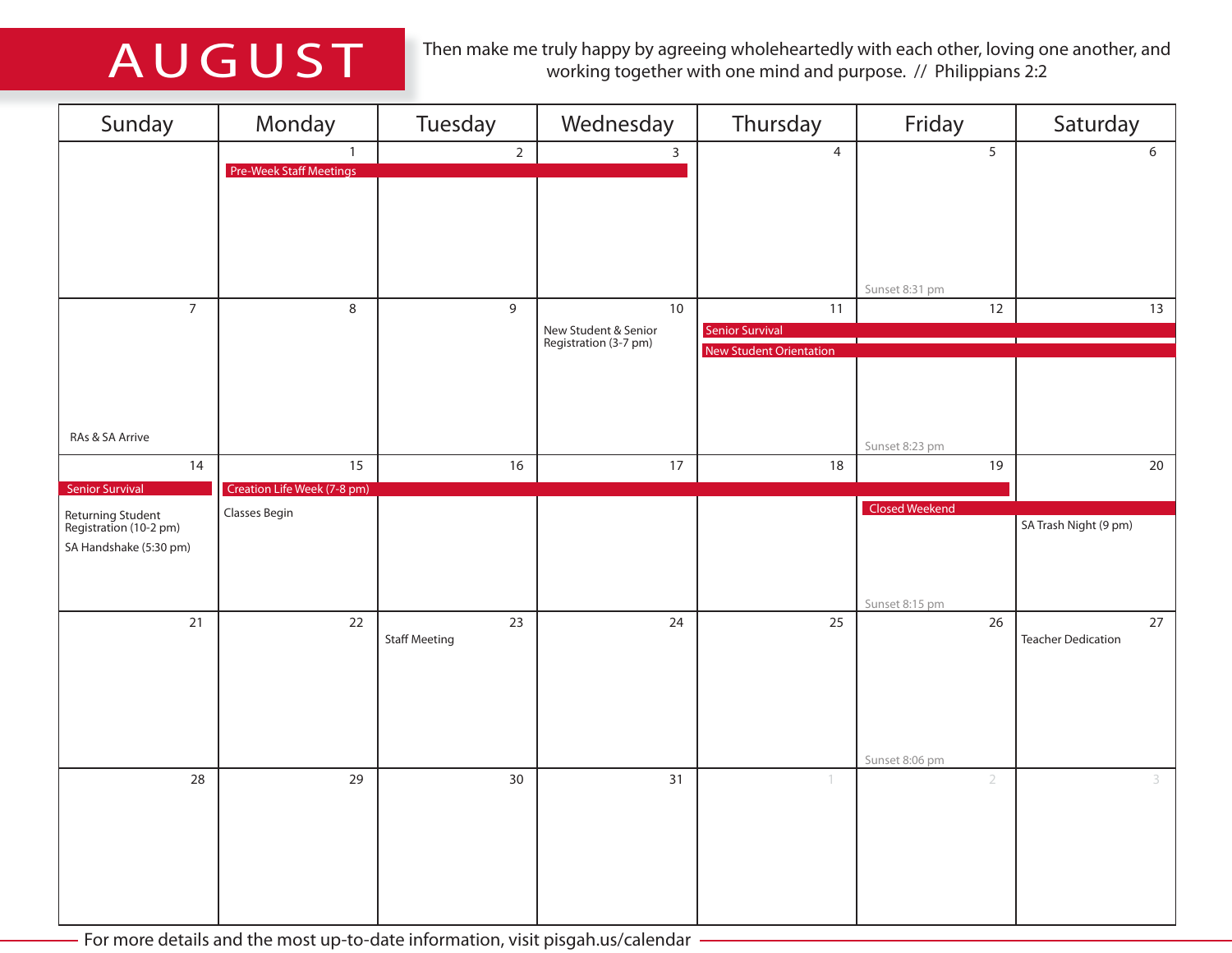SEPTEMBER May God, who gives this patience and encouragement, help you live in complete harmony with each other, as is fitting for followers of Christ Jesus. // Romans 15:5

| Sunday                             | Monday                                  | Tuesday | Wednesday                                                             | Thursday                                       | Friday                                        | Saturday                                 |
|------------------------------------|-----------------------------------------|---------|-----------------------------------------------------------------------|------------------------------------------------|-----------------------------------------------|------------------------------------------|
| 28                                 | 29                                      | 30      | 31                                                                    | $\mathbf{1}$                                   | $\overline{2}$<br><b>Organization Vespers</b> | $\overline{3}$<br>Church on the Mountain |
|                                    |                                         |         |                                                                       |                                                | Sunset 7:56 pm                                |                                          |
| $\overline{4}$<br>Fr/Jr Classes    | 5<br>Labor Day<br><b>SA Fall Picnic</b> | 6       | $\overline{7}$<br><b>MPA Finance Committee</b><br>$(6:30 \text{ pm})$ | 8<br>MPA Board (10 am)<br>K-12 Board (1:30 pm) | 9                                             | 10                                       |
|                                    |                                         |         |                                                                       |                                                | Sunset 7:46 pm                                |                                          |
| 11<br>So/Sr Classes                | 12                                      | 13      | 14<br><b>Break Begins (Noon)</b>                                      | 15                                             | 16                                            | 17                                       |
|                                    |                                         |         | Fr/Jr Classes<br>Sr Work                                              | Southern Union Leadership Conference @ NOSOCA  | Sunset 7:36 pm                                |                                          |
| 18<br>Break Ends (9 pm)            | 19                                      | $20\,$  | 21                                                                    | 22<br>View Southern for Seniors                | $23\,$<br>Sunset 7:26 pm                      | 24                                       |
| 25                                 | $26\,$                                  | 27      | 28                                                                    | 29                                             | 30                                            |                                          |
| Junior History Tour to New England |                                         |         |                                                                       |                                                | Sunset 7:16 pm                                |                                          |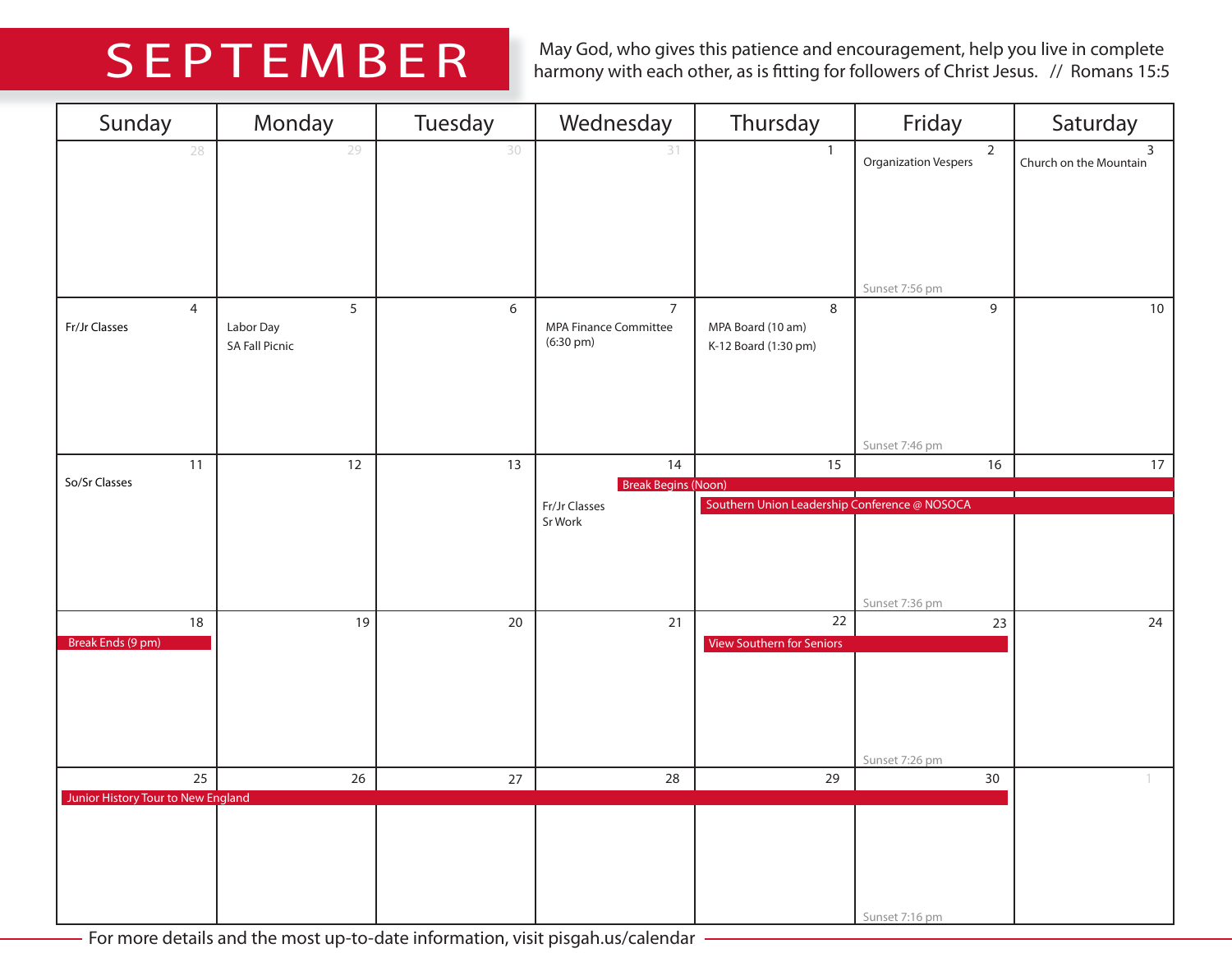### Without wise leadership, a nation falls;<br>there is safety in having many advisers. // Proverbs 11:14

| Sunday                                                                                             | Monday                          | Tuesday         | Wednesday                                           | Thursday        | Friday                                                        | Saturday                                                   |
|----------------------------------------------------------------------------------------------------|---------------------------------|-----------------|-----------------------------------------------------|-----------------|---------------------------------------------------------------|------------------------------------------------------------|
| 25                                                                                                 | 26                              | 27              | 28                                                  | 29              | 30                                                            | $\mathbf{1}$                                               |
| $\overline{2}$                                                                                     | $\mathbf{3}$<br>SU College Fair | $\overline{4}$  | 5                                                   | 6               | $\overline{7}$<br>Parent Open House Weekend<br>Closed Weekend | 8                                                          |
|                                                                                                    |                                 |                 |                                                     |                 |                                                               | NHS Induction & Senior<br>Dedication<br>SA Activity (8 pm) |
| 9<br>Parent Open House<br><b>Closed Weekend</b><br>Jr Class Car Wash<br>Parent/Teacher Conferences | $10\,$<br>Columbus Day          | 11              | 12                                                  | 13              | Sunset 7:06 pm<br>14                                          | 15                                                         |
| $\overline{16}$                                                                                    | $\overline{17}$                 | $\overline{18}$ | $\overline{19}$                                     | $\overline{20}$ | Sunset 6:56 pm<br>$\overline{21}$                             | $\overline{22}$                                            |
| <b>Senior Class Trip</b>                                                                           |                                 |                 |                                                     |                 |                                                               |                                                            |
| Fr/Jr Classes                                                                                      |                                 |                 | <b>Break Begins (Noon)</b><br>So Classes<br>Jr Work |                 | Sunset 6:48 pm                                                |                                                            |
| $23\,$<br>Break Ends (9 pm)                                                                        | 24                              | 25              | 26                                                  | $27$            | 28                                                            | 29                                                         |
| 30                                                                                                 | 31                              |                 |                                                     |                 | Sunset 6:39 pm                                                |                                                            |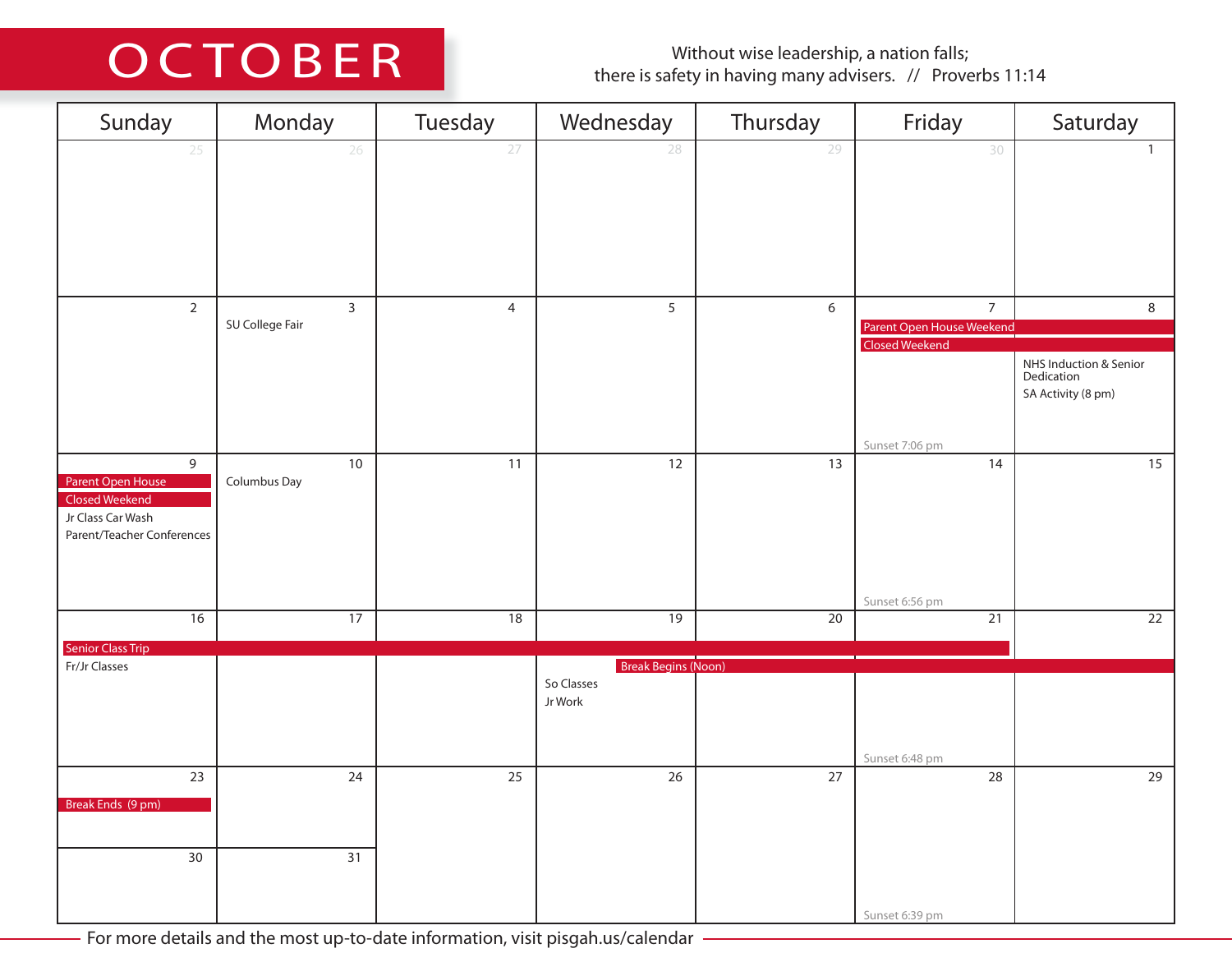### NOVEMBER You will seek me and find me when you seek me with all your heart. // Jeremiah 29:13

| Sunday                                      | Monday          | Tuesday         | Wednesday      | Thursday         | Friday                                                                    | Saturday                   |
|---------------------------------------------|-----------------|-----------------|----------------|------------------|---------------------------------------------------------------------------|----------------------------|
| 30                                          | 31              | $\mathbf{1}$    | $\overline{2}$ | $\overline{3}$   | $\overline{4}$<br>Carolina Conference Youth Rally @ MPA<br>Closed Weekend | 5 <sup>7</sup>             |
|                                             |                 |                 |                |                  |                                                                           | SA Fall Festival (7:30 pm) |
|                                             |                 |                 |                |                  | Sunset 6:32 pm                                                            |                            |
| 6<br>DST Ends - Set clocks back<br>one hour | $\overline{7}$  | $\,8\,$         | $\overline{9}$ | $10\,$           | 11<br>Veteran's Day                                                       | 12                         |
|                                             |                 |                 |                |                  |                                                                           |                            |
|                                             |                 |                 |                |                  |                                                                           |                            |
| 13                                          | $\overline{14}$ | $\overline{15}$ | 16             | 17               | Sunset 5:26 pm<br>18                                                      | 19                         |
| So/Sr Classes<br>SA Thanksgiving Dinner     |                 |                 |                |                  | Thanksgiving Break Begins (Noon)                                          |                            |
|                                             |                 |                 |                |                  | Fr/Jr Classes<br>So/Sr Work                                               |                            |
|                                             |                 |                 |                |                  |                                                                           |                            |
|                                             |                 |                 |                |                  |                                                                           |                            |
| 20                                          | 21              | 22              | 23             | 24               | Sunset 5:22 pm<br>25                                                      | 26                         |
| <b>Thanksgiving Break</b>                   |                 |                 |                |                  |                                                                           |                            |
|                                             |                 |                 |                | Thanksgiving Day |                                                                           |                            |
|                                             |                 |                 |                |                  |                                                                           |                            |
|                                             |                 |                 |                |                  |                                                                           |                            |
|                                             |                 |                 |                |                  | Sunset 5:19 pm                                                            |                            |
| 27<br>Break Ends (9 pm)                     | 28              | 29              | 30             |                  | $\overline{2}$                                                            | 3                          |
|                                             |                 |                 |                |                  |                                                                           |                            |
|                                             |                 |                 |                |                  |                                                                           |                            |
|                                             |                 |                 |                |                  |                                                                           |                            |
|                                             |                 |                 |                |                  |                                                                           |                            |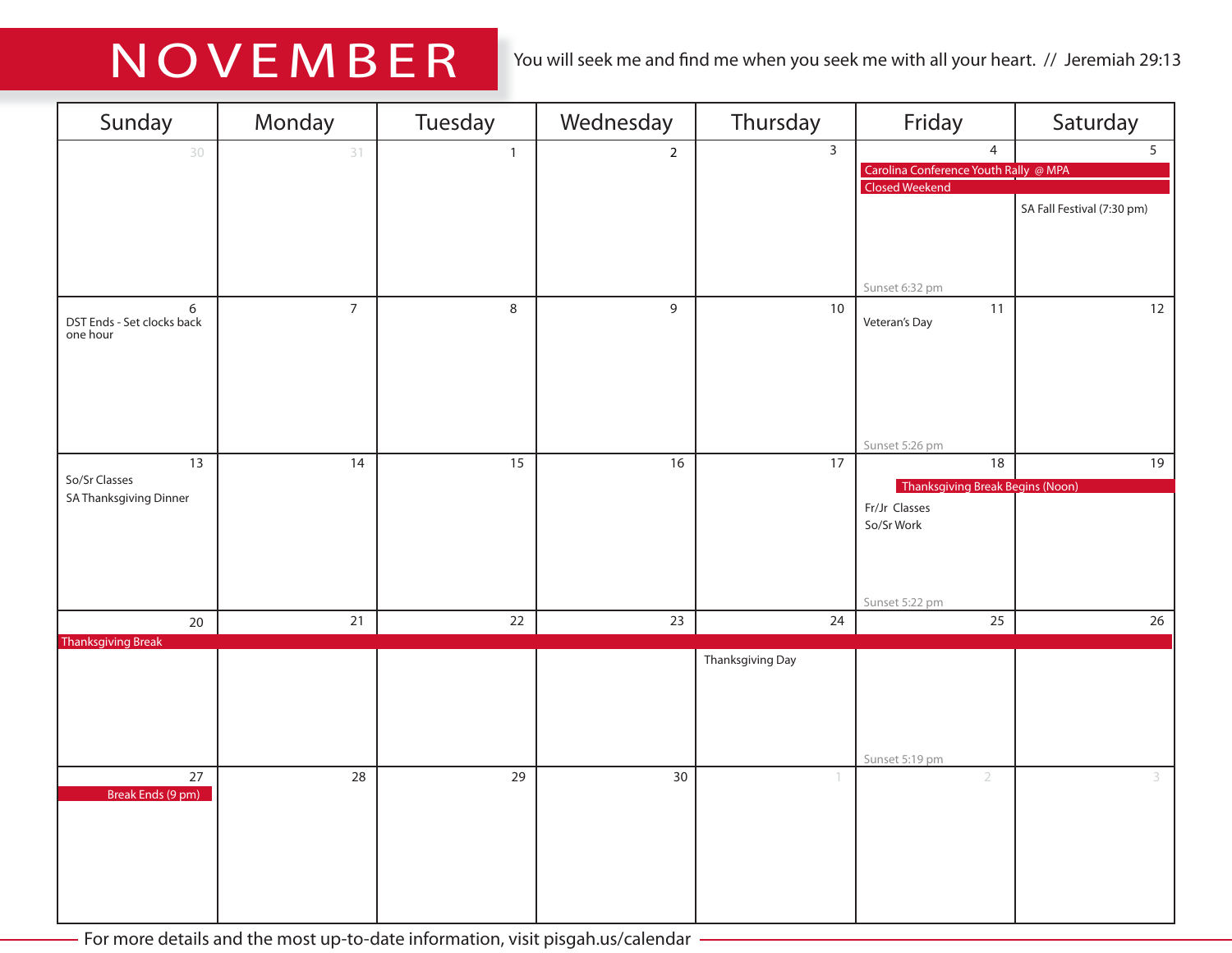## DECEMBER Thanks be to God for his indescribable gift! // 2 Corinthians 9:15

| Sunday                                                     | Monday                                  | Tuesday          | Wednesday      | Thursday                                                   | Friday                                             | Saturday                          |
|------------------------------------------------------------|-----------------------------------------|------------------|----------------|------------------------------------------------------------|----------------------------------------------------|-----------------------------------|
| 27                                                         | 28                                      | 29               | 30             | $\mathbf{1}$<br><b>Faculty Family Christmas</b><br>Parties | $\overline{2}$<br>Candlelight Vespers (7 pm)       | $\overline{3}$                    |
|                                                            |                                         |                  |                |                                                            | Sunset 5:17 pm                                     |                                   |
| 4<br>Boys' Open House (5 pm)<br>Girls' Club Banquet (6 pm) | 5                                       | $\boldsymbol{6}$ | $\overline{7}$ | $\bf 8$                                                    | 9<br>Christmas Concert (7:30 pm)<br>Closed Weekend | 10<br>Christmas Program (7:30 pm) |
|                                                            |                                         |                  |                |                                                            |                                                    |                                   |
|                                                            |                                         |                  |                |                                                            | Sunset 5:17 pm                                     |                                   |
| 11<br><b>Closed Weekend</b>                                | $12 \overline{ }$<br><b>Final Exams</b> | 13               | 14             | 15<br><b>Christmas Break Begins (Noon)</b>                 | 16                                                 | 17                                |
| Fr/Jr Classes                                              | <b>Staff Christmas Party</b>            |                  |                | 2nd Quarter Ends                                           | Sunset 5:19 pm                                     |                                   |
| $18\,$                                                     | 19                                      | 20               | $21$           | 22                                                         | 23                                                 | 24                                |
| <b>Christmas Break</b>                                     |                                         |                  |                |                                                            | Sunset 5:22 pm                                     |                                   |
| 25                                                         | 26                                      | 27               | 28             | 29                                                         | 30                                                 | 31                                |
| <b>Christmas Break</b><br>Christmas Day                    |                                         |                  |                |                                                            | Sunset 5:26 pm                                     | New Year's Eve                    |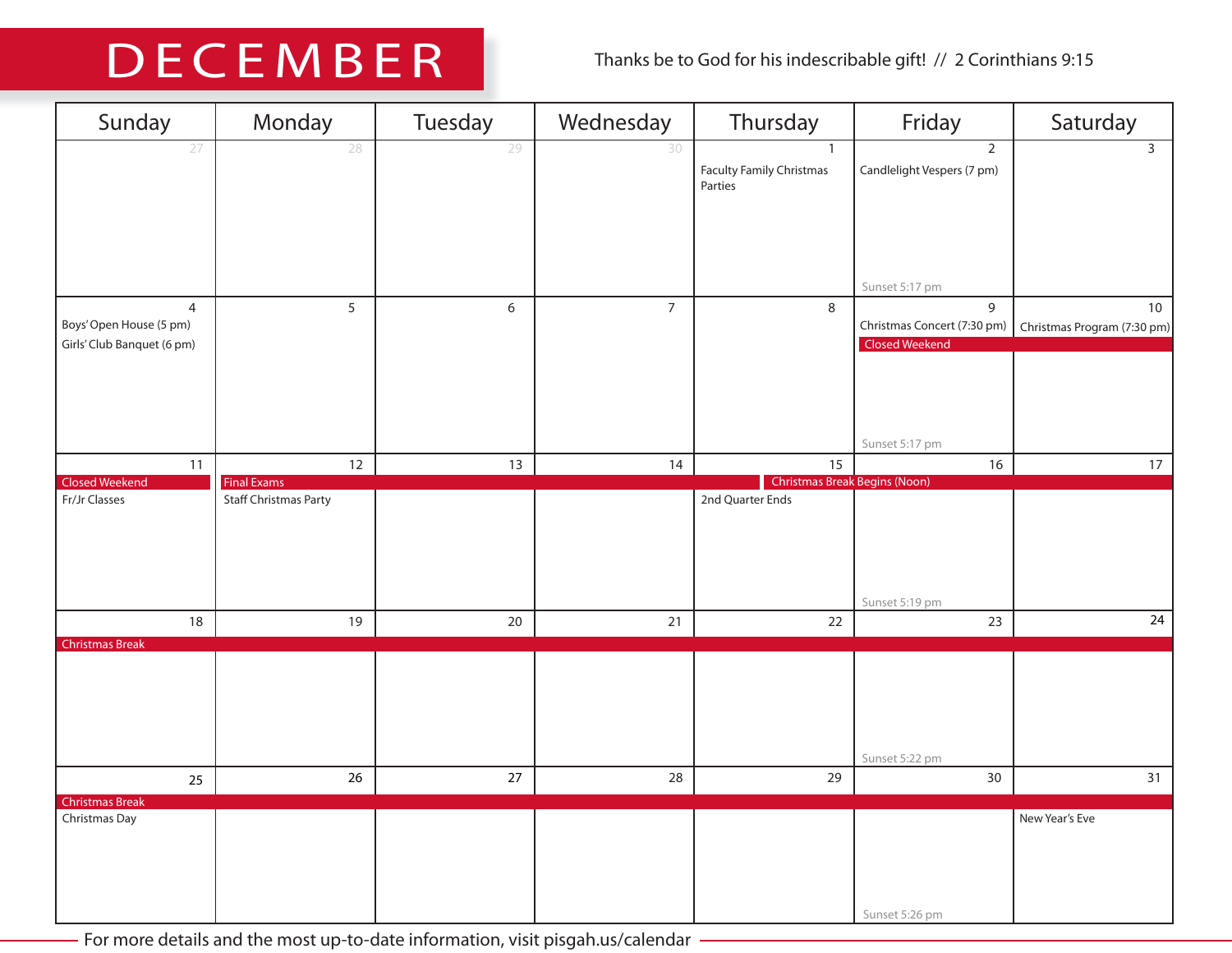JANUARY Be devoted to one another in love. Honor one another above yourselves. // Romans 12:10

| Sunday         | Monday                                   | Tuesday             | Wednesday                   | Thursday                         | Friday                   | Saturday       |
|----------------|------------------------------------------|---------------------|-----------------------------|----------------------------------|--------------------------|----------------|
| $\overline{1}$ | $\overline{2}$                           | $\overline{3}$      | $\overline{4}$              | $5\overline{)}$                  | $\boldsymbol{6}$         | $\overline{7}$ |
| New Year's Day | <b>Christmas Break Ends (9pm)</b>        | 2nd Semester Begins |                             |                                  |                          |                |
|                |                                          |                     |                             |                                  |                          |                |
|                |                                          |                     |                             |                                  |                          |                |
|                |                                          |                     |                             |                                  | Sunset 5:32 pm           |                |
| 8              | 9                                        | $10\,$              | 11                          | 12                               | 13                       | 14             |
|                |                                          |                     |                             |                                  |                          |                |
|                |                                          |                     |                             |                                  |                          |                |
|                |                                          |                     |                             |                                  |                          |                |
|                |                                          |                     |                             |                                  |                          |                |
| 15             | 16                                       | $\overline{17}$     | 18                          | 19                               | Sunset 5:38 pm<br>$20\,$ | 21             |
|                | Martin Luther King Jr. Day               |                     |                             | Southern Union Prayer Conference |                          |                |
|                | <b>Community Service</b><br>Outreach Day |                     |                             |                                  |                          |                |
|                | Faculty Family Worship                   |                     |                             |                                  |                          |                |
|                |                                          |                     |                             |                                  |                          |                |
|                |                                          |                     |                             |                                  | Sunset 5:45 pm           |                |
| $22\,$         | 23                                       | 24                  | 25<br>MPA Finance Committee | $26\,$<br>MPA Board (10 am)      | 27                       | 28             |
|                |                                          |                     | $(6:30 \text{ pm})$         | K-12 Board (1:30 pm)             |                          |                |
|                |                                          |                     |                             |                                  |                          |                |
|                |                                          |                     |                             |                                  |                          |                |
|                |                                          |                     |                             |                                  | Sunset 5:52 pm           |                |
| 29             | 30 <sup>°</sup>                          | 31                  |                             | $\overline{2}$                   | 3                        | $\overline{4}$ |
| So/Sr Classes  |                                          |                     |                             |                                  |                          |                |
|                |                                          |                     |                             |                                  |                          |                |
|                |                                          |                     |                             |                                  |                          |                |
|                |                                          |                     |                             |                                  |                          |                |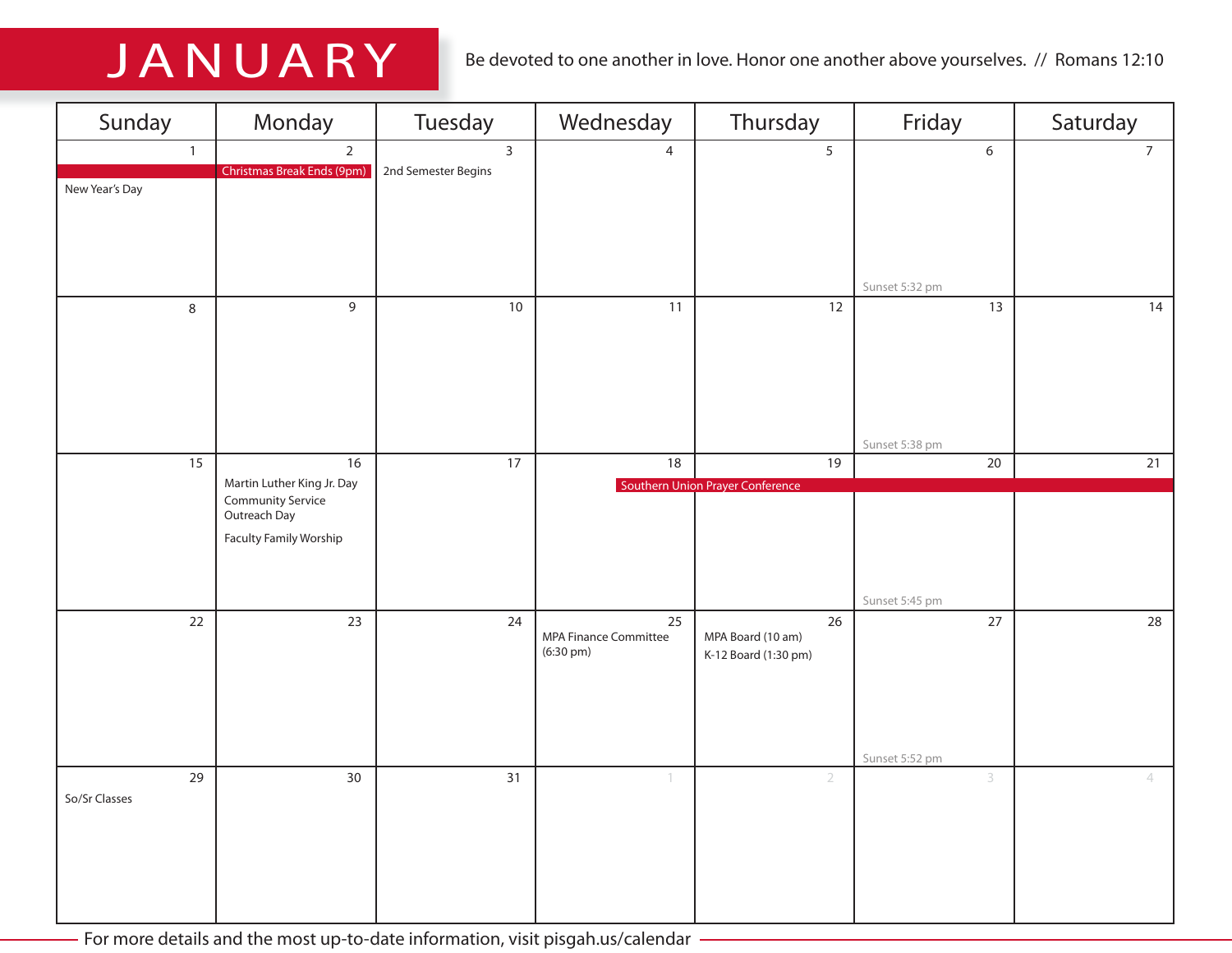## FEBRUARY As iron sharpens iron, so a friend sharpens a friend. // Proverbs 27:17

| Sunday                              | Monday                                   | Tuesday                               | Wednesday                                        | Thursday        | Friday                            | Saturday       |
|-------------------------------------|------------------------------------------|---------------------------------------|--------------------------------------------------|-----------------|-----------------------------------|----------------|
| 29                                  | 30                                       | 31                                    | $\mathbf{1}$                                     | $\overline{2}$  | $\overline{3}$                    | $\overline{4}$ |
|                                     |                                          |                                       | Break Begins (12 pm)<br>Fr/Jr Classes<br>Sr Work |                 | Sunset 6:00 pm                    |                |
| $\overline{5}$<br>Break Ends (9 pm) | $\overline{6}$                           | $\overline{7}$                        | $\,8\,$                                          | $\overline{9}$  | 10<br>Sunset 6:07 pm              | 11             |
| $\overline{12}$                     | $\overline{13}$<br>SA Steal A Heart Days | $\overline{14}$<br>Valentine's<br>Day | $\overline{15}$                                  | $\overline{16}$ | $\overline{17}$<br>Sunset 6:14 pm | 18             |
| 19<br><b>SA Banquet</b>             | $20\,$                                   | $21$                                  | $22$                                             | 23              | 24<br>Sunset 6:21 pm              | 25             |
| 26                                  | 27                                       | $28$                                  | $\left\lceil \right\rceil$                       | $\overline{2}$  | 3                                 | $\overline{4}$ |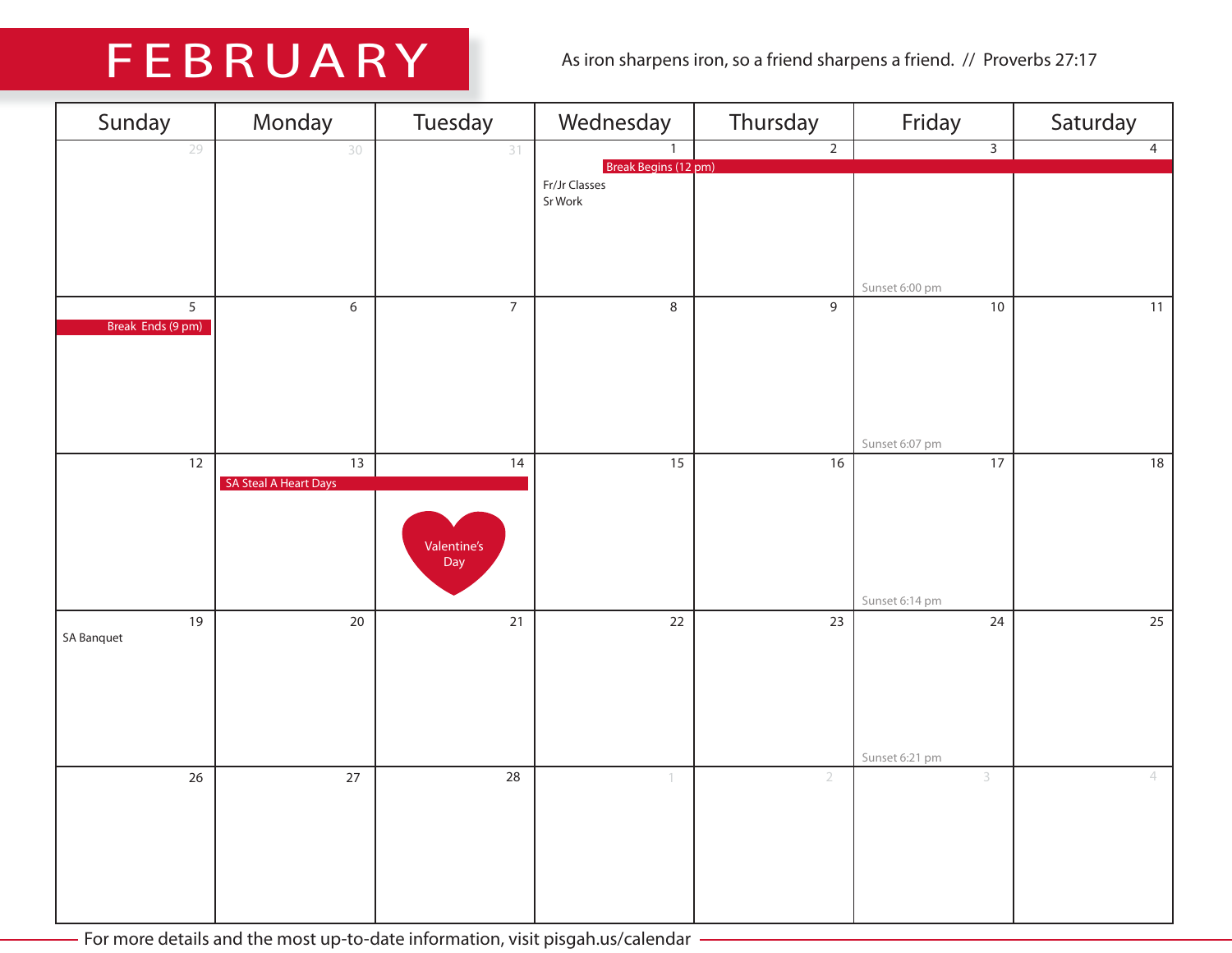Train up a child in the way he should go;<br>Even when he is old he will not depart from it. // Proverbs 22:6

| Sunday                                         | Monday | Tuesday        | Wednesday      | Thursday                                                          | Friday                                                        | Saturday                                   |
|------------------------------------------------|--------|----------------|----------------|-------------------------------------------------------------------|---------------------------------------------------------------|--------------------------------------------|
| 26                                             | 27     | 28             | $\mathbf{1}$   | $\overline{2}$<br>Carolina Conference Elementary Music Festival   | $\overline{3}$                                                | $\overline{4}$<br><b>ALIVE Youth Rally</b> |
|                                                |        |                |                |                                                                   |                                                               |                                            |
|                                                |        |                |                |                                                                   |                                                               |                                            |
|                                                |        |                |                |                                                                   |                                                               |                                            |
|                                                |        |                |                |                                                                   |                                                               |                                            |
| 5                                              | $6\,$  | $\overline{7}$ | $\overline{8}$ | 9                                                                 | Sunset 6:27 pm<br>10                                          | 11                                         |
| Fr/Jr Classes                                  |        |                |                | <b>Spring Break Begins (Noon)</b><br><b>ShareHim Mission Trip</b> |                                                               |                                            |
|                                                |        |                |                | So/Sr Classes                                                     |                                                               |                                            |
|                                                |        |                |                | Jr Work                                                           |                                                               |                                            |
|                                                |        |                |                |                                                                   |                                                               |                                            |
| 12                                             | 13     | 14             | 15             | 16                                                                | Sunset 6:33 pm<br>$17$                                        | 18                                         |
| <b>Spring Break</b>                            |        |                |                |                                                                   |                                                               |                                            |
| <b>Mission Trip</b><br>DST Begins - Set clocks |        |                |                |                                                                   |                                                               |                                            |
| forward one hour                               |        |                |                |                                                                   |                                                               |                                            |
|                                                |        |                |                |                                                                   |                                                               |                                            |
|                                                |        |                |                |                                                                   | Sunset 7:39 pm                                                |                                            |
| $19$<br>Spring Break Ends (9 pm)               | $20\,$ | $21$           | 22             | 23                                                                | 24                                                            | 25                                         |
| <b>Mission Trip</b>                            |        |                |                |                                                                   |                                                               |                                            |
|                                                |        |                |                |                                                                   |                                                               |                                            |
|                                                |        |                |                |                                                                   |                                                               |                                            |
|                                                |        |                |                |                                                                   | Sunset 7:45 pm                                                |                                            |
| 26                                             | $27\,$ | 28             | 29             | $30\,$                                                            | 31                                                            |                                            |
|                                                |        |                |                |                                                                   | Mother/Daughter & Father/Son Weekend<br><b>Closed Weekend</b> |                                            |
|                                                |        |                |                |                                                                   |                                                               |                                            |
|                                                |        |                |                |                                                                   |                                                               |                                            |
|                                                |        |                |                |                                                                   |                                                               |                                            |
|                                                |        |                |                |                                                                   | Sunset 7:51 pm                                                |                                            |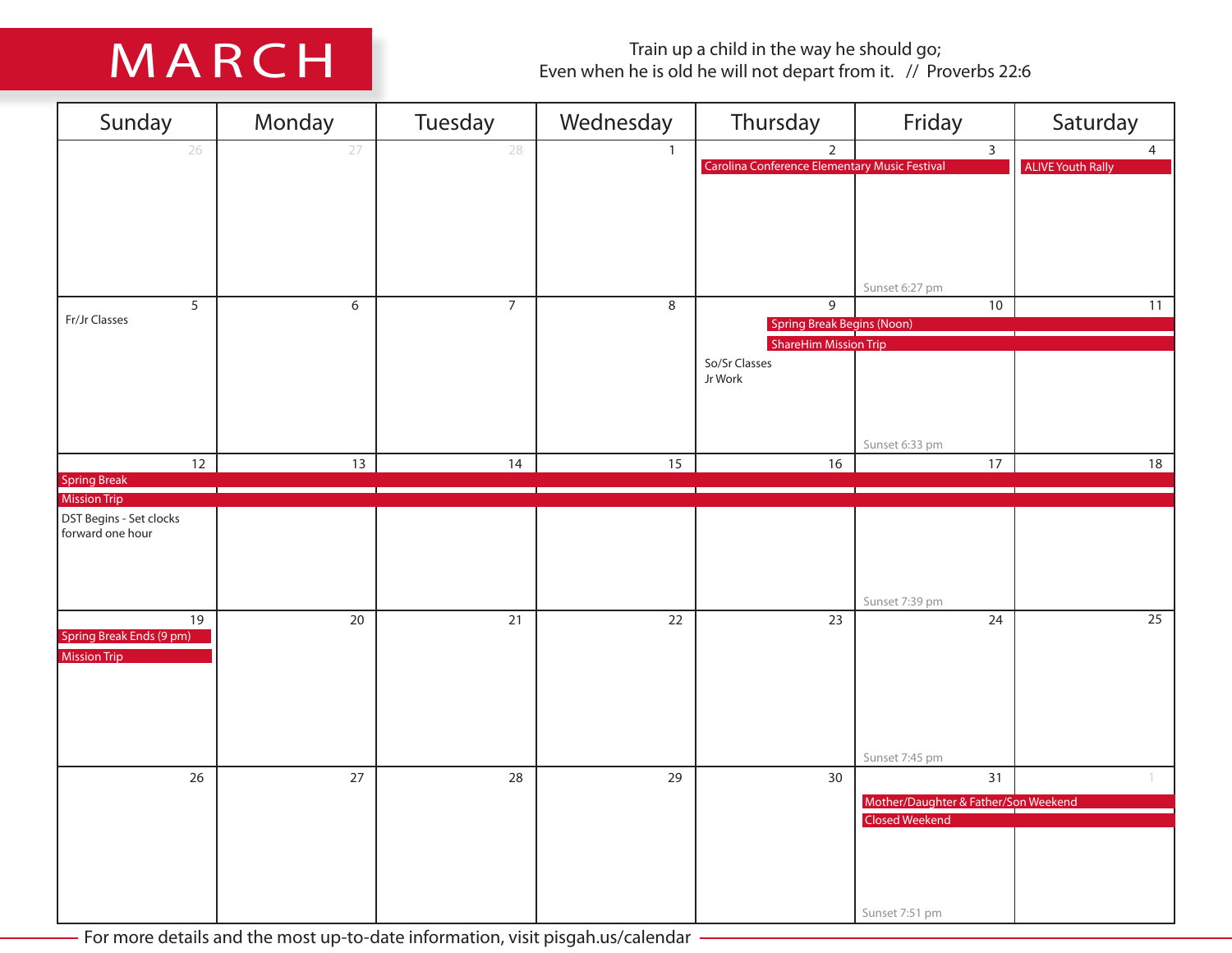| Sunday                     | Monday       | Tuesday        | Wednesday                  | Thursday | Friday                               | Saturday                                     |
|----------------------------|--------------|----------------|----------------------------|----------|--------------------------------------|----------------------------------------------|
| 26                         | 27           | 28             | 29                         | 30       | 31                                   | $\mathbf{1}$                                 |
|                            |              |                |                            |          | Mother/Daughter & Father/Son Weekend |                                              |
|                            |              |                |                            |          | <b>Closed Weekend</b>                |                                              |
|                            |              |                |                            |          |                                      | SA Talent Show (8:30 pm)                     |
|                            |              |                |                            |          |                                      |                                              |
|                            |              |                |                            |          |                                      |                                              |
|                            |              |                |                            |          |                                      |                                              |
|                            |              |                |                            |          |                                      |                                              |
| $\overline{2}$             | $\mathbf{3}$ | $\overline{4}$ | 5                          | 6        | $\overline{7}$                       | 8                                            |
| Mother/Daughter Father/Son |              |                |                            |          |                                      |                                              |
| <b>Closed Weekend</b>      |              |                |                            |          |                                      |                                              |
| Parent/Teacher Conferences |              |                |                            |          |                                      |                                              |
|                            |              |                |                            |          |                                      |                                              |
|                            |              |                |                            |          |                                      |                                              |
|                            |              |                |                            |          |                                      |                                              |
|                            |              |                |                            |          | Sunset 7:56 pm                       |                                              |
| $\overline{9}$             | 10           | 11             | 12                         | 13       | 14                                   | 15                                           |
| Easter Sunday              |              |                |                            |          | Alumni Weekend                       |                                              |
|                            |              |                |                            |          | <b>Closed Weekend</b>                |                                              |
|                            |              |                |                            |          | Anderson Golf Classic (8 am)         | Sabbath School (9:30 am)                     |
|                            |              |                |                            |          | Vespers (7:30 pm)                    | Church (11 am)<br>Basketball Games (8:30 pm) |
|                            |              |                |                            |          |                                      |                                              |
|                            |              |                |                            |          |                                      |                                              |
|                            |              |                |                            |          | Sunset 8:02 pm                       |                                              |
| 16                         | 17           | 18             | $19$                       | $20\,$   | 21                                   | 22                                           |
| So/Sr Classes              |              |                | <b>Break Begins (Noon)</b> |          |                                      |                                              |
|                            |              |                | Fr/Jr Classes<br>Sr Work   |          |                                      |                                              |
|                            |              |                |                            |          |                                      |                                              |
|                            |              |                |                            |          |                                      |                                              |
|                            |              |                |                            |          |                                      |                                              |
|                            |              |                |                            |          |                                      |                                              |
|                            |              |                |                            |          | Sunset 8:08 pm                       |                                              |
| 23                         | 24           | 25             | 26                         | $27$     | 28                                   | 29                                           |
| Break Ends (9 pm)          |              |                |                            |          | <b>Homeshow Weekend</b>              |                                              |
| 30                         |              |                |                            |          | <b>Academy Days</b>                  |                                              |
| <b>Homeshow Weekend</b>    |              |                |                            |          | <b>Closed Weekend</b>                |                                              |
| <b>Academy Days</b>        |              |                |                            |          |                                      |                                              |
| <b>Closed Weekend</b>      |              |                |                            |          |                                      |                                              |
| Faculty Family Parties     |              |                |                            |          |                                      |                                              |
|                            |              |                |                            |          | Sunset 8:14 pm                       |                                              |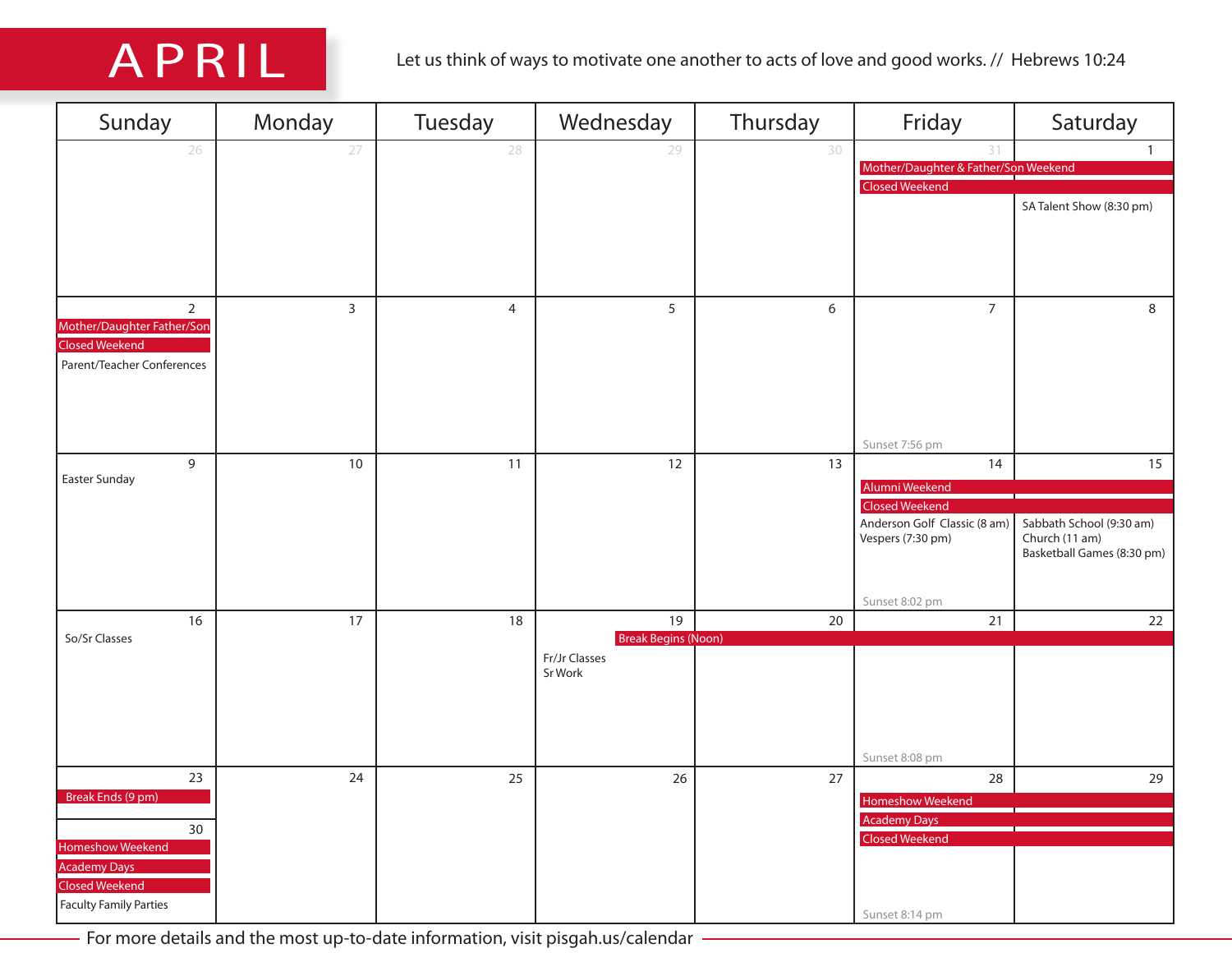

But if we walk in the light, as he is in the light, we have fellowship with one another,<br>and the blood of Jesus, his Son, purifies us from all sin. // 1 John 1:7

| Sunday                                                                                              | Monday                          | Tuesday                           | Wednesday                                                                         | Thursday                                                    | Friday                                  | Saturday                                                                                      |
|-----------------------------------------------------------------------------------------------------|---------------------------------|-----------------------------------|-----------------------------------------------------------------------------------|-------------------------------------------------------------|-----------------------------------------|-----------------------------------------------------------------------------------------------|
| 30                                                                                                  | $\mathbf{1}$                    | $\overline{2}$                    | $\overline{3}$<br>MPA Finance Committee<br>$(6:30 \text{ pm})$                    | $\overline{4}$<br>MPA Board (10 am)<br>K-12 Board (1:30 pm) | 5                                       | 6                                                                                             |
|                                                                                                     |                                 |                                   |                                                                                   |                                                             | Sunset 8:20 pm                          |                                                                                               |
| $\overline{7}$                                                                                      | $\,8\,$                         | $\overline{9}$                    | 10                                                                                | 11                                                          | 12                                      | 13                                                                                            |
| Jr/Sr Banquet<br>Fr/So Parties                                                                      | Pre-Picnic Events               | <b>SA Spring Picnic</b>           |                                                                                   | Awards Ceremony                                             | <b>Closed Weekend</b><br>Sunset 8:25 pm | Friendship Commitment                                                                         |
| 14                                                                                                  | 15                              | 16                                | 17                                                                                | 18                                                          | 19                                      | 20                                                                                            |
| <b>Final Exams</b>                                                                                  |                                 |                                   |                                                                                   | Senior Grades Due                                           | <b>Graduation Weekend</b>               |                                                                                               |
| Mother's Day                                                                                        |                                 |                                   | <b>Graduation Practice</b><br>Fr & So Move Out of Dorms<br><b>Following Exams</b> |                                                             | Consecration (8 pm)<br>Sunset 8:31 pm   | Senior Breakfast (8 am)<br>Baccalaureate (11 am)<br>Parent Tribute (4 pm)<br>Senior Reception |
| 21                                                                                                  | 22                              | 23                                | 24                                                                                | 25                                                          | 26                                      | 27                                                                                            |
| <b>Graduation Weekend</b><br>Commencement (9 am)<br><b>CONGRATULATIONS</b><br><b>CLASS OF 2023!</b> | Administrative Office<br>Closed | <b>Post School Staff Meetings</b> |                                                                                   |                                                             | Sunset 8:36 pm                          |                                                                                               |
| 28                                                                                                  | 29                              | 30                                | $\overline{31}$                                                                   | $\mathbf{1}$                                                | $\overline{2}$                          | 3                                                                                             |
| Carolina Conference Campmeeting @ Lake Junaluska                                                    | <b>Memorial Day</b>             |                                   |                                                                                   |                                                             |                                         |                                                                                               |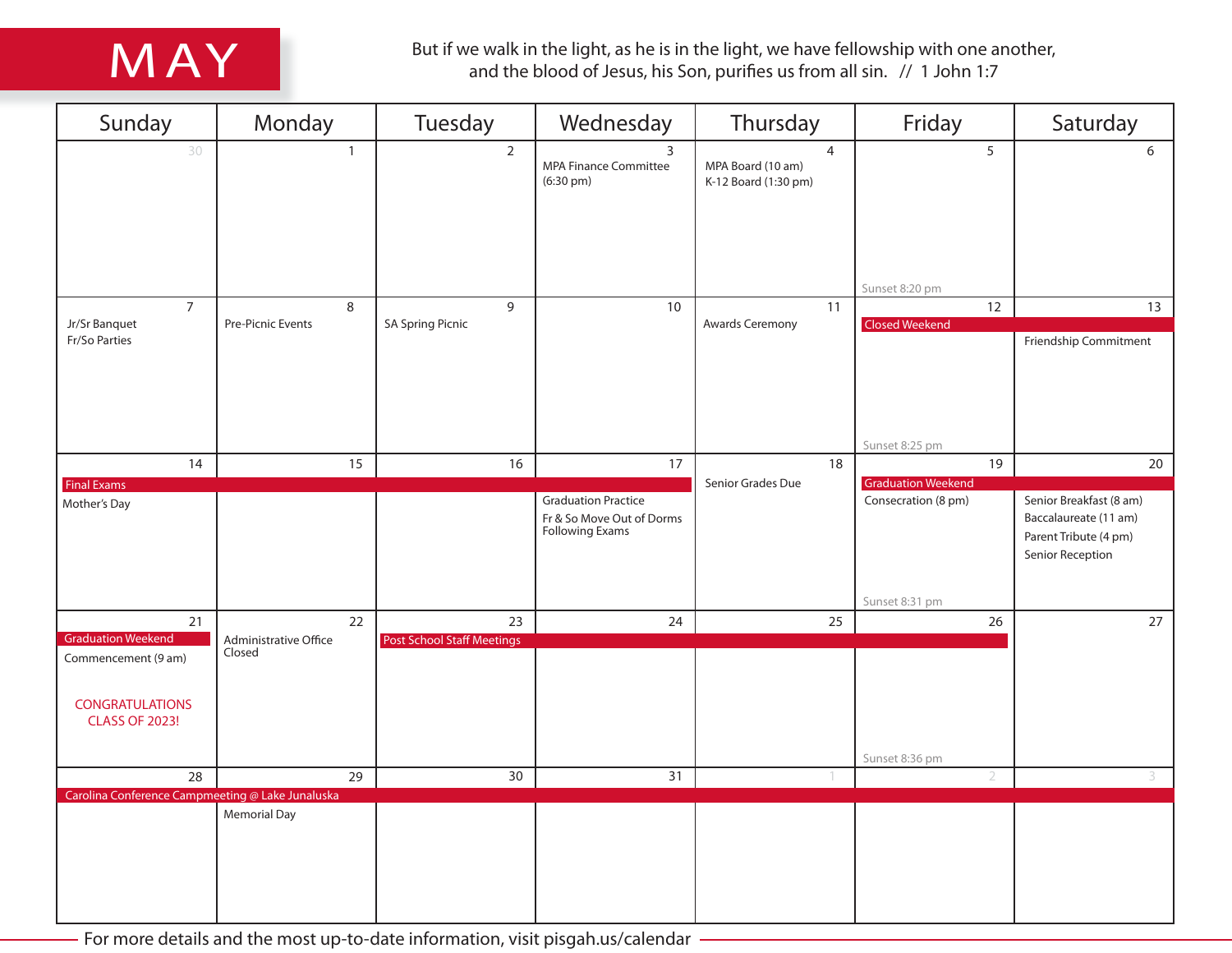

| Sunday                                           | Monday          | Tuesday         | Wednesday       | Thursday        | Friday                            | Saturday                   |
|--------------------------------------------------|-----------------|-----------------|-----------------|-----------------|-----------------------------------|----------------------------|
| 28                                               | 29              | 30              | 31              | $\mathbf{1}$    | $\sqrt{2}$                        | $\overline{3}$             |
| Carolina Conference Campmeeting @ Lake Junaluska |                 |                 |                 |                 | Sunset 8:41 pm                    |                            |
| $\overline{4}$                                   | $\overline{5}$  | $\overline{6}$  | $\overline{7}$  | $\overline{8}$  | 9<br>Sunset 8:45 pm               | 10                         |
| 11                                               | 12              | 13              | 14              | 15              | 16<br>Sunset 8:48 pm              | 17                         |
| $18\,$<br>Father's Day                           | 19              | $20\,$          | $\overline{21}$ | $\overline{22}$ | $\overline{23}$<br>Sunset 8:49 pm | 24                         |
| $\overline{25}$                                  | $\overline{26}$ | $\overline{27}$ | $\overline{28}$ | $\overline{29}$ | $30\,$<br>Sunset 8:50 pm          | $\left\lceil \right\rceil$ |